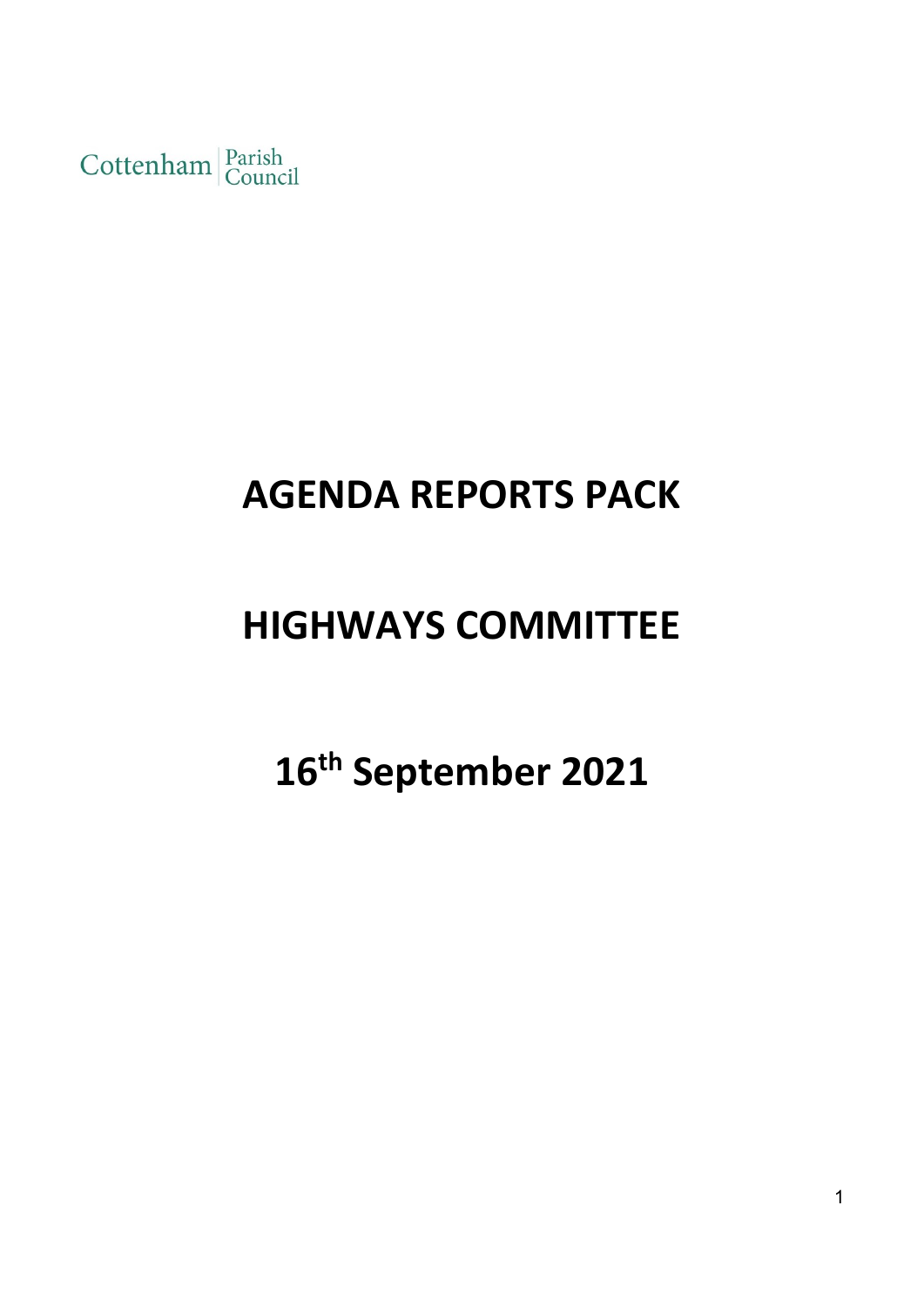# **21H/018. Minutes**

#### **Highways Committee Meeting Minutes**

Meeting held online via Zoom on Tuesday 23 March 2021 at 7.30pm

**Present:** Cllrs Ward (Chair), Morris, Henderson, Stewart, McCarthy, Wotherspoon and the Assistant Clerk **In attendance:** one member of the public

- **21H/001. Chairman's Introduction and Apologies –** Apologies accepted from Cllr Hewitt (work). Cllr Wotherspoon to leave the meeting briefly at 8pm.
- **21H/002. Public Participation –** Standing Orders suspended 7.33pm. Resident attending to speak about Lambs Lane; previously emailed regarding dangers of street, vehicles mounting the kerb and speed of traffic. Cllr Ward explained that while CPC have little powers regarding highways issues, they can lobby for change. Resident stated that large vehicles still using road despite weight restriction. Has been in contact with police, who are unable to monitor regularly due to budgetary constraints. Standing orders reinstated 7.40pm.
- **21H/003. To accept Declarations of Interest and Dispensations**  None given.
- **21H/004.** Minutes Resolution that the minutes of the Committee meeting held on 17 December 2020 be signed as a correct record. Proposed Cllr Stewart and seconded by Cllr Henderson. **RESOLVED**.
- **21H/005. Reports:**
	- **Clerk's Report** Noted. Clerk has spoken to Local Highways Officer regarding outstanding gully cleansing; Highways experiencing difficulties with their contractor. Highways maintenance contract changing hands shortly, so experiencing disruption due to this. Things may settle once new company has taken over. Confirmed that slurry sealing on Rook street taking place this year, but no date yet.
	- **Local Highways Initiative (LHI) schemes** Report noted. Cllrs Ward, McCarthy and Hewitt to cover management of MVAS speed sign, risk assessment needed. Asst Clerk to enquire with engineer regarding post for MVAS. Cllr Wotherspoon left the meeting at 7.55pm. Have received confirmation that LHI bid for Oakington Road speed reduction measures was successful, subject to final approval in May. Lambs Lane potential location for additional MVAS post.
	- **Cycle paths -** deferred until later in the meeting
	- **Cycle stands -** deferred until later in the meeting
	- **Maximum waiting limit in parking bay outside the Post Office –** Query whether anyone has spoken to owner since previous meeting. Cllr Ward has spoken to him, he is aware it is two spaces affected, has experienced issues with deliveries. Things have improved slightly since putting notes on vehicles. Asst Clerk has spoken to LHO, who will mark up the two restricted bays. Discussion regarding parking enforcement and use of parking meters. Cllr Wotherspoon re-joined the meeting at 8.04pm.
	- **Cycle Stands** CCC Tranche 2 Active travel stands will not be implemented until May. No further communication from Redrow regarding their planned sites for stands, following CPC comments from 21<sup>st</sup> February Planning Committee meeting.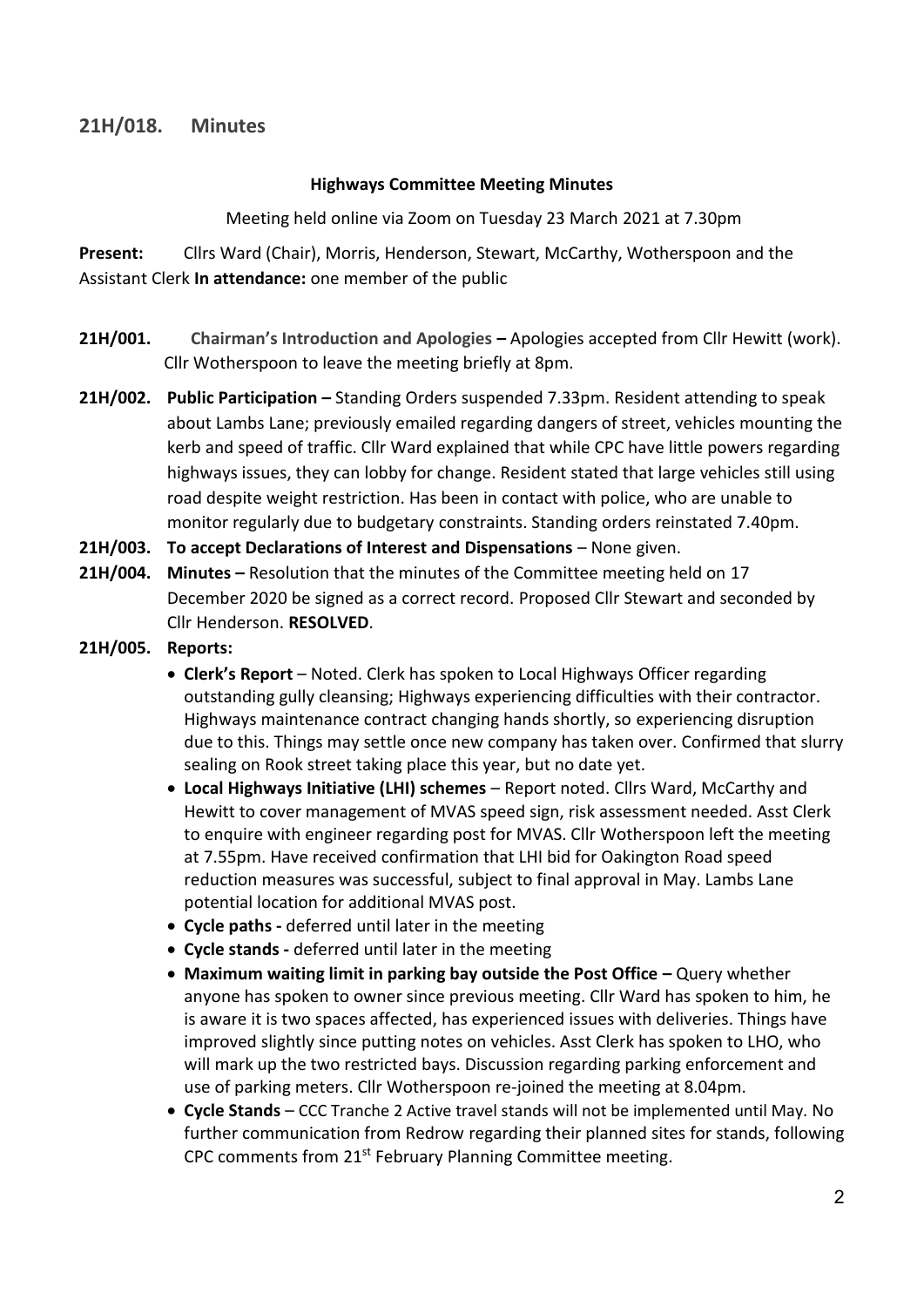- **Cycle paths –** Cottenham to Oakington Almost completed transactions with all landowners along route – none objecting to scheme. Cottenham to Waterbeach – CCC officers have put in bid for Northstowe phase 3 s106 funding; eligible as Waterbeach station serves Northstowe. Once confirmed they will pursue negotiations with landowners. Understand concerns over creating public access to land and issues with fly tipping. No date for phase 3 to go to planning committee, likely no earlier than June.
- **21H/006. Future arrangements for Recreation Ground access road during school pick-up times –**Cllr Ward has spoken to headteacher of Cottenham Primary. He understands that the school now need to manage the road closure. Less of a danger now building works have finished. The school will take over from beginning of summer term, after the Easter break.
- **21H/007. Modal filter at junction of Lambs Lane & Rampton Rd-** Cllr Wotherspoon ran through what a modal filter would involve. Cllr Wotherspoon envisioned it as part of wider plans for 20mph zone, not a stand-alone scheme. Need to gather residents' opinions, making them aware of cons as well as pros, to gauge how much support the scheme would have. Discussion regarding traffic and speeding along Lambs Lane, and other forms of speed reduction measures such as speed humps, and pedestrian crossing. Standing orders suspended 8.24pm. Resident spoke regarding concerns over speeding, and cars mounting pavement. Concerned that residents on Lambs Lane need to be asked their opinion on modal filter, not just surrounding roads. Standing orders reinstated 8.25pm. Cllr Wotherspoon to survey public opinion to gather evidence base. Cllr Ward willing to support with this.
- **21H/008. 20mph Zone –** Close to 24mph needed for 20mph zone. Cllr Wotherspoon stated informal traffic calming, such as parked cars, may be enough to lower it. Reducing speed is not enforced by police, physical barriers needed. Discussion regarding speed mitigations as part of Redrow development, and why they disappeared from the plans. Cllr Wotherspoon to find out more from County Highways. Round-a-bout design still not signed off; Persimmon have not released design yet.
- **21H/009. Annual Parish Meeting –** to consider items to report at APM on 27th April 2021. Cllr Ward to write a report covering LHI bid for Oakington road, 20mph zone plans, gully cleansing, and 4-year strategy. Will circulate draft to rest of committee.
- **21H/010. CPC Highways 4-year strategy –** To review draft of 4-year Highways strategy. Budgets need updating based on prices on County Council Highways website. Prices seem high compared to independent quotes, Cllr Wotherspoon stated questions being asked as part of change of maintenance contract at County Highways. CPC can purchase improvements from  $3^{rd}$  party, if safety audits conducted by County, roughly  $3^{rd}$  of the overall cost. Discussion regarding prioritising items; cost/benefit, proportion of residents who benefit and strategic value. Resident left at 8.45pm. Could get feedback from Traffic and Transport group, once further refined. Public benches to make walking more accessible. Cllr Henderson to review pavements and possible locations for benches. County Transport Improvement Programme – includes cycleway to Wilburton. Cllr Wotherspoon to check what is included for Cottenham. Parking enforcement: could lobby SCDC to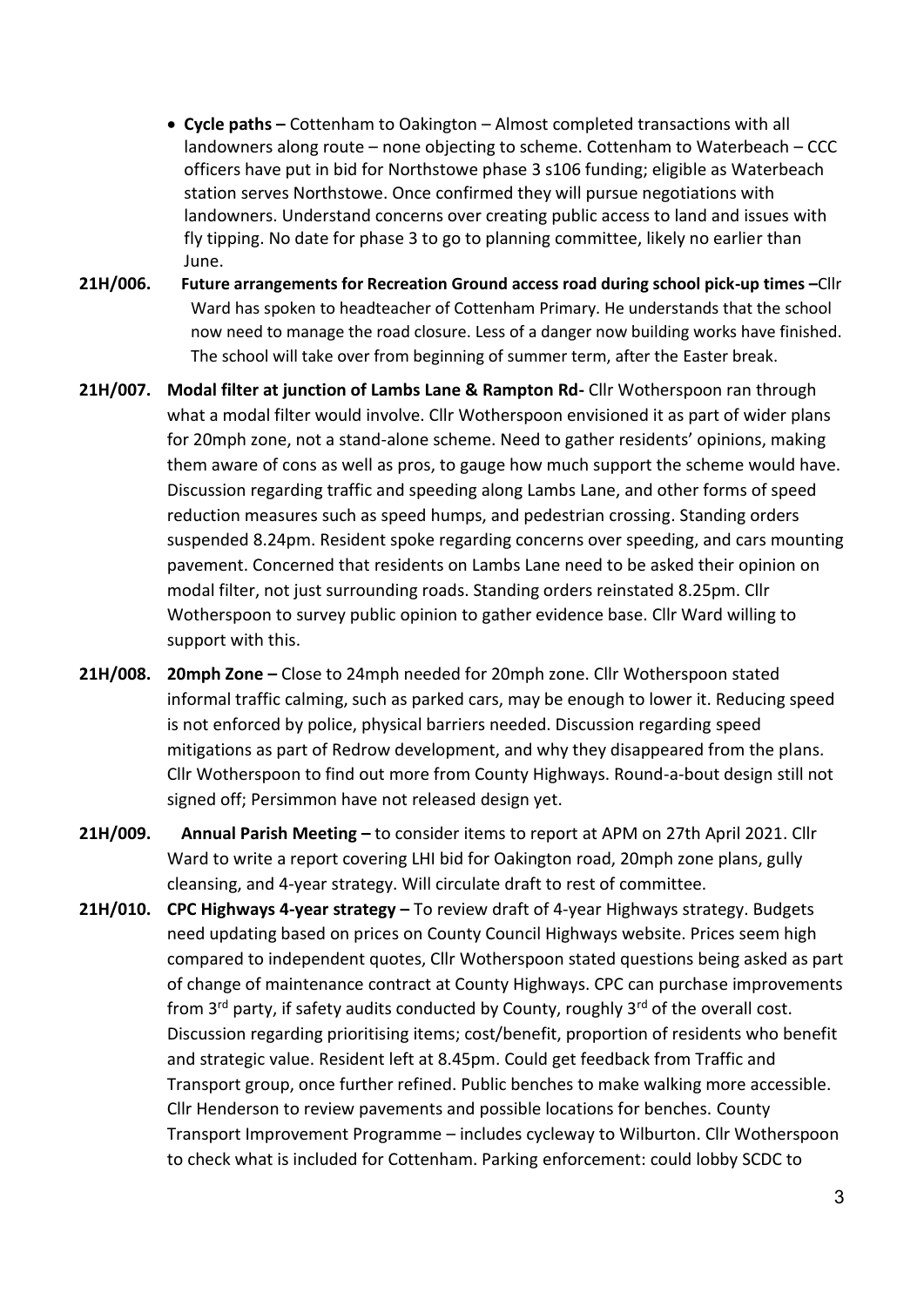include Cottenham in their patch, but was stated this may displace cars to more dangerous locations. Working party to meet after Easter break to discuss further.

- **21H/011. Considerations for next meeting –** Parking enforcement, 20mph zone, duelling of A428.
- **21H/012.** Date of Next meeting -15<sup>th</sup> June 2021

**21H/013. Close of meeting -** 9.12pm

**Signed \_\_\_\_\_\_\_\_\_\_\_\_\_\_\_\_\_\_\_\_\_\_\_\_\_\_\_\_\_ (Chair) Date\_\_\_\_\_\_\_\_\_\_\_\_\_\_\_\_\_\_\_\_\_\_\_**

**21H/019. Reports**

**Clerk's Report (LHO = Highways Officer, AC = Assistant Clerk) Anything in bold is new or an update**

- **Rooks Street** HO has put forward Rooks St for the slurry scheme. Pre-patching work was done 1/7/20. 05/1/21 LHO checking programme. 1/3 Network Manager confirmed will take place this year, waiting for date. 7/06/21 scheduled for  $1<sup>st</sup>$  July.  $1/7/21$  - Didn't take place, LHO to chase for new date.
- **Wilkin Walk** (High St end) overgrown laurel and brambles. 11/3 Cutting back vegetation could be carried out by volunteers under the Community Highways Volunteering Scheme
- **Junction of Victory Way/Lambs Lane** 5/1/21 LHO to assess once drainage issues resolved in Victory Way. May require additional gulley on Lane to reroute water into Victory Way. 01/07/21 AC chased up with LHO. Still needs to investigate cause.
- **Footpath from Pelham Way through to High St** –Resurfacing is beyond LHO's budget, but any Cat 1 issues will be fixed. 01/07/21 £50 million of funding available for footpaths. LHO has applied for resurfacing of footpaths on Pelham Way, including footpath to green.
- **Blocked Gullies** –Map of blocked gullies plotted [https://www.google.com/maps/d/viewer?ll=52.28948573227372%2C0.13009784187969053&z](https://www.google.com/maps/d/viewer?ll=52.28948573227372%2C0.13009784187969053&z=15&mid=18l3xmqXhuTs738MzuraGOCOv6Xrx1Bf9) [=15&mid=18l3xmqXhuTs738MzuraGOCOv6Xrx1Bf9](https://www.google.com/maps/d/viewer?ll=52.28948573227372%2C0.13009784187969053&z=15&mid=18l3xmqXhuTs738MzuraGOCOv6Xrx1Bf9) cleansing started week commencing 16/11/20, and is ongoing. LHO has commissioned works along the roads worst affected by the flooding to jet all the main lines and check for any issues on the drainage runs. In particular Beach Road, High Street and Denmark Road. This will be in addition to the gully cleansing arranged by Network Management. 5/1/21 November gulley cleansing missed Beach Road, LHO aware, and checking with team responsible to check if finished/let them know Beach Rd still to do. 11/03 LHO currently surveying Beach Road drainage to investigate cause of issues. Still waiting for ADC to carry out additional cleansing, having issues with them. All work due to be complete by 31/3. LHO hasn't received reports on gulley cleansing done in Nov. Beach Rd and top of Green two areas known to have been missed. 01/07/21 Corbett street jetted recently and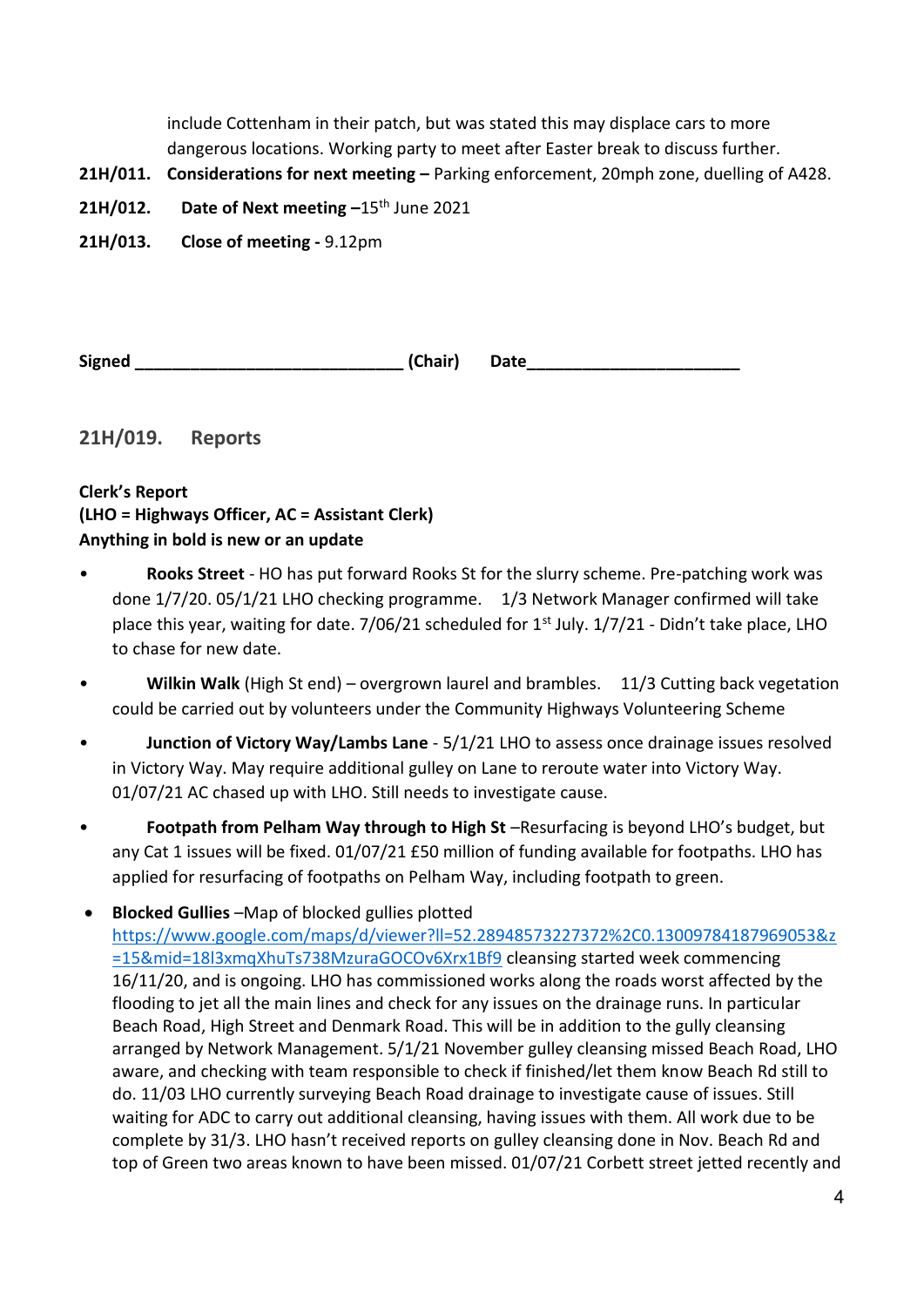system clear. Still waiting for outstanding scheduled works, LHO not receiving reports currently. Changing to new system, with jetting of half County each year over next two years, before a new programme of jetting is scheduled.

- **High Street bollards** 01/07/21 9 bollards scheduled for replacement on High St in next two weeks.
- **Denmark Road** –17/1/20 LHO due to meet Maintenance Manager at the end of March to discuss Beach Road/Denmark Road and possible long term fix, postponed due to Covid restrictions. 22/05 Possible funding for surface work to Denmark Road from Junction of Rook st to Brenda Gautrey Way. 01/07/21 LHO still exploring funding possibilities.
- **Flooding on Broad Lane/High Street junction –** Highways have jetted, LHO reported further investigation required, due to take place in next week or so 06/5 further jetting 21/5 broken drainage pipe. LHO to schedule repair 11/06/20 -18m of blockage on Broad Lane possibly due to crushed/collapsed pipes. LHO to discuss next steps with Manager once mapping report received from ADC. 18/6 flooding to two properties reported. 23/6 LHO costing work today, likely to be done in August. Will pump any flood water that occurs before then. Test holes and jetting required to determine scope of work, possible 3+ day road closure required. 06/11 Works have now been completed to fix 2 breaks in this pipe and the system is now flowing. Due to the age and construction of this system it has been referred to our capital projects team to renew the piping along this stretch to prevent further failure. 5/1/21 LHO Waiting to hear if funding available to replace whole run, will know in next month or two.
- Missing 30mph sign Oakington Rd- 01/0/7/21 LHO has spoken to Development Management regarding missing 30mph signs. Has requested they put in temporary signage until official signage in place. Possibility that the 30mph limit will move, TTRO in place as part of planning application. Chasing up other issues on Oakington Road, including raised manhole cover
- 11/3/20 LHO to mark-up 2x limited parking bays by Post Office
- 05/3/20 Missing Solar Studs on Rampton Road Cycle path .**27/08 solar studs confirmed as replaced**
- County Highways have confirmed we have been awarded funding for Oakington Road LHI scheme, and the design has been circulated to the Highways Committee
- **06/08 Assistant Clerk attended Highways Liaison meeting with Cllr Gough and Dennis Vacher, Highways Maintenance Manager, as LHO on sick leave. List of issues passed on to Dennis to investigate in LHO's absence. Next meeting Nov/Dec**
- **LHI work on Oakington Road postponed following resident consultation. Engineer to redesign plan to move give way point further west towards new developments**

#### **Local Highways Initiative (LHI) schemes – Assistant Clerk**

#### Oakington Road LHI (2021/22 bid)

Bid submitted for traffic calming on Oakington Road:

- Introduction of a 40-mph buffer
- A chicane feature as you enter the 30mph limit
- Remarking the 30mph roundel plus red surfacing and dragon's teeth
- Two new sockets to mount our existing MVAS camera, one at the 30pmh limit and one 330 meters inbound from that point.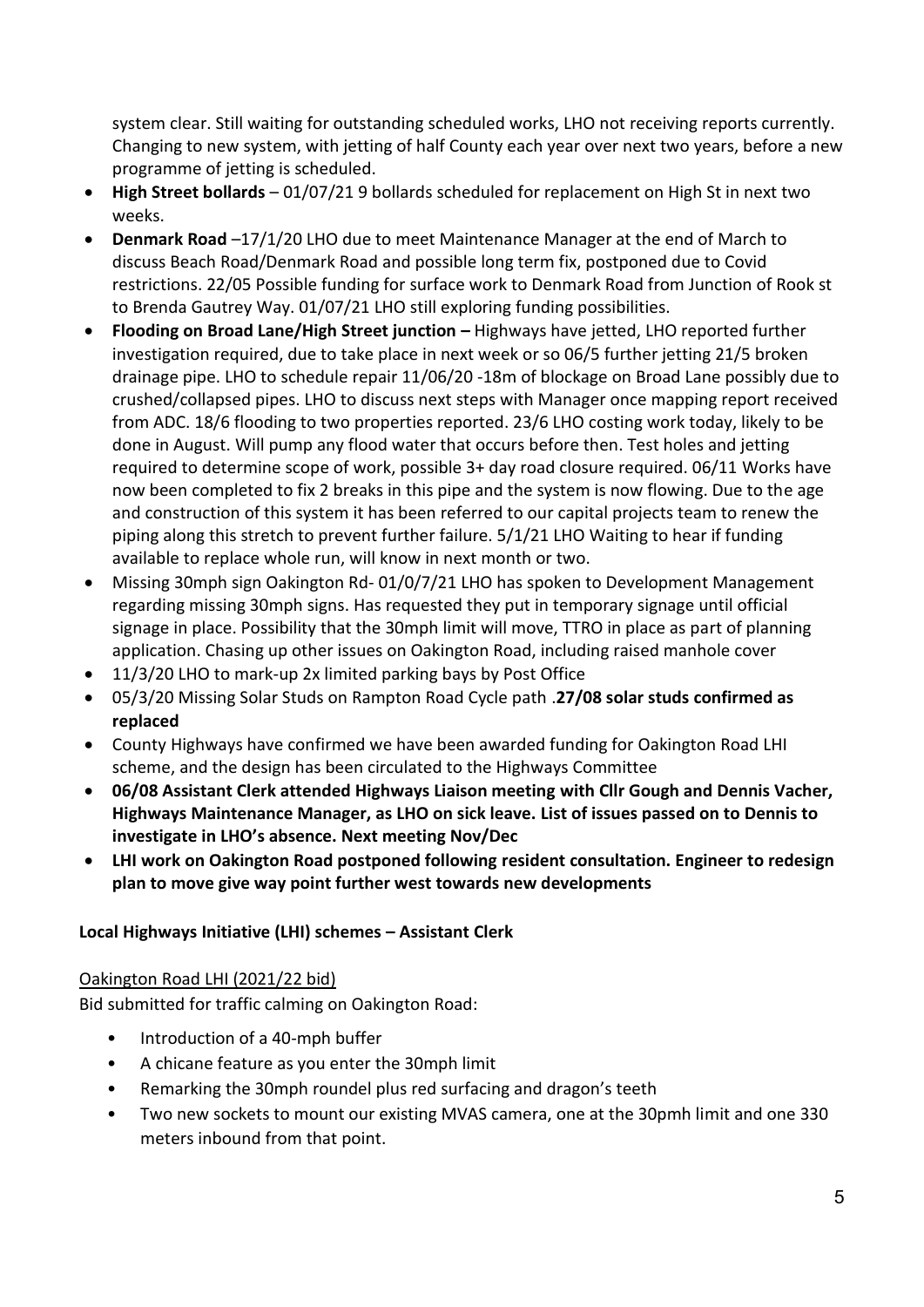Additionally, MVAS sockets on other arterial roads (Rampton Road, Beach Road, Twenty Pence Road) and within the village centre.

Following our consultation with nearby residents, County Highways have reviewed the proposed layout of works and will move the give way feature further southwest to accommodate the developments as well. As such should the speed limit here be 40mph or 30mph they will install the give way feature. The Parish Council have not yet seen the redesigned plans, but a TTRO application has been made to carry out the work between 11<sup>th</sup> and 15th October.

### **Management of MVAS sign – Assistant Clerk**

To follow

# **County Councillor report**

To follow

# **Installation of new cycle stands – Assistant Clerk**

# Redrow funded cycle stands at Denmark Rd junction, Telegraph St junction and Lambs

### Lane junction

Representatives from Vectos wrote to the Parish Council regarding the Redrow funded cycle stands, with planned proposals for their locations. These plans were reviewed at a meeting of the Planning Committee on February  $21^{st}$ , the relevant minutes from this meeting are included below:

21P/017. Cycle Stands - consider Redrow-proposed locations for cycle stands - The new cycle stands need to be in places where users would need them (e.g., near shops and other destinations) and where they do not adversely affect their surroundings. On this basis: the 4 stands to be sited at the junction of Telegraph St and High St are acceptable. The 8 + 5 cycle stands proposed near the junction of Lambs Lane and High St are not acceptable, as they are some distance from shops/destinations so would not be used and also create obstacles/clutter on pavements in a conservation area. A much reduced number (2) would be acceptable. The 5 + 7 stands located near the junction of Denmark Rd and High St and the listed War Memorial are not acceptable although a much-reduced number (2) would be acceptable. Furthermore, since the stands are to be sited on pavements, we feel it is important that they have a tapper plate so that they do not create obstacles for the visually impaired.

No further update has been received.

# CCC Tranche 2 Active travel stands at Pound Car Park, Co-Op and Butchers

These were previously reported as not due to be installed until May. No update has been received, Assistant Clerk has asked Cllr Gough to follow up.

# SCDC Zero Carbon Communities grant funded stands at WARG field and Fen Reeves – Cllr Hewitt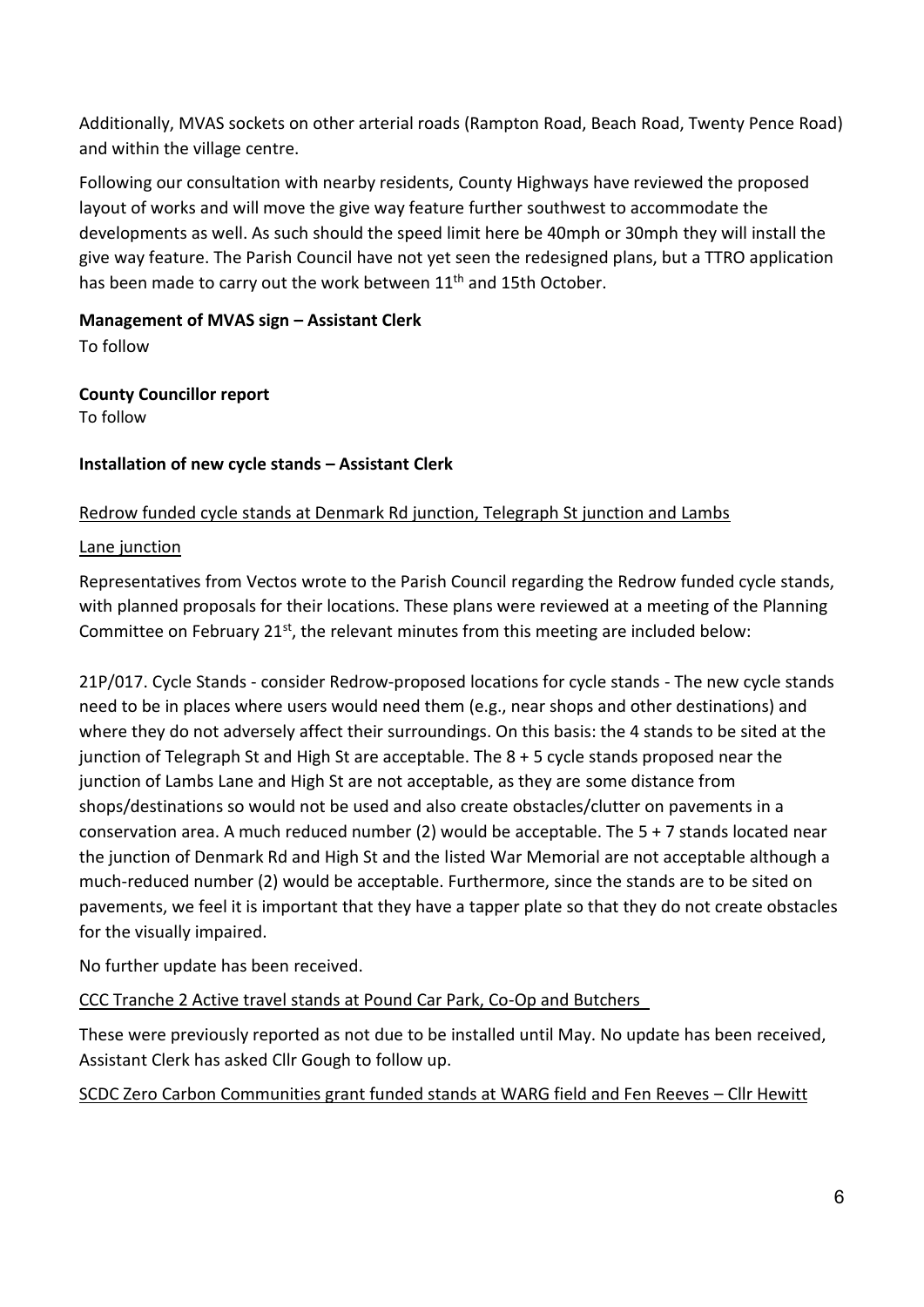Following an application to the Zero Carbon Communities grant, the District Council has approved a grant of £1,550 to Cottenham Parish Council, to provide cycle stands at WARG field, off Histon Road, and at Fen Reeves Wood on Twenty Pence Road. This will need to be spent by December 2021.

Bridleway applications on Church Lane, Long Drove - Assistant Clerk

**From:** James Stringer [<James.Stringer@cambridgeshire.gov.uk>](mailto:James.Stringer@cambridgeshire.gov.uk) **Sent:** 08 July 2021 10:00 To: 'clerk@cottenhampc.org.uk' [<clerk@cottenhampc.org.uk>](mailto:clerk@cottenhampc.org.uk) **Subject:** M103-M106 applications to record a public bridleway on the Definitive Map and Statement

Dear Cottenham Parish Council,

#### For your information

Please find attached plans associated with four applications for Definitive Map Modification Orders to add public bridleways in the parish of Cottenham to the Definitive Map and Statement in Cambridgeshire. If you would like a copy of the applications, please let me know.

The applications has been made by a volunteer on behalf of the British Horse Society who are looking to record as many routes as possible on the Definitive Map and Statement before 1st January 2026 when the Countryside and Rights of Way Act 2000 will have the effect of extinguishing certain routes which are not already recorded on the Definitive Map.

The County Council currently has a backlog of applications and generally processes applications in the order that they are received. In certain circumstances, such as where the route applied for is likely to become permanently obstructed as a result of development, applications may be given a higher priority and dealt with out of turn. These cases has been placed in positions 28-31 of 40 on our list and so it is estimated that it will be a minimum of four years before we are able to start investigating the applications.

Please let me know if you have any questions about this matter.

Kind Regards,

#### James Stringer

#### **Asset Information Definitive Map Officer**

Maps from applications shown below



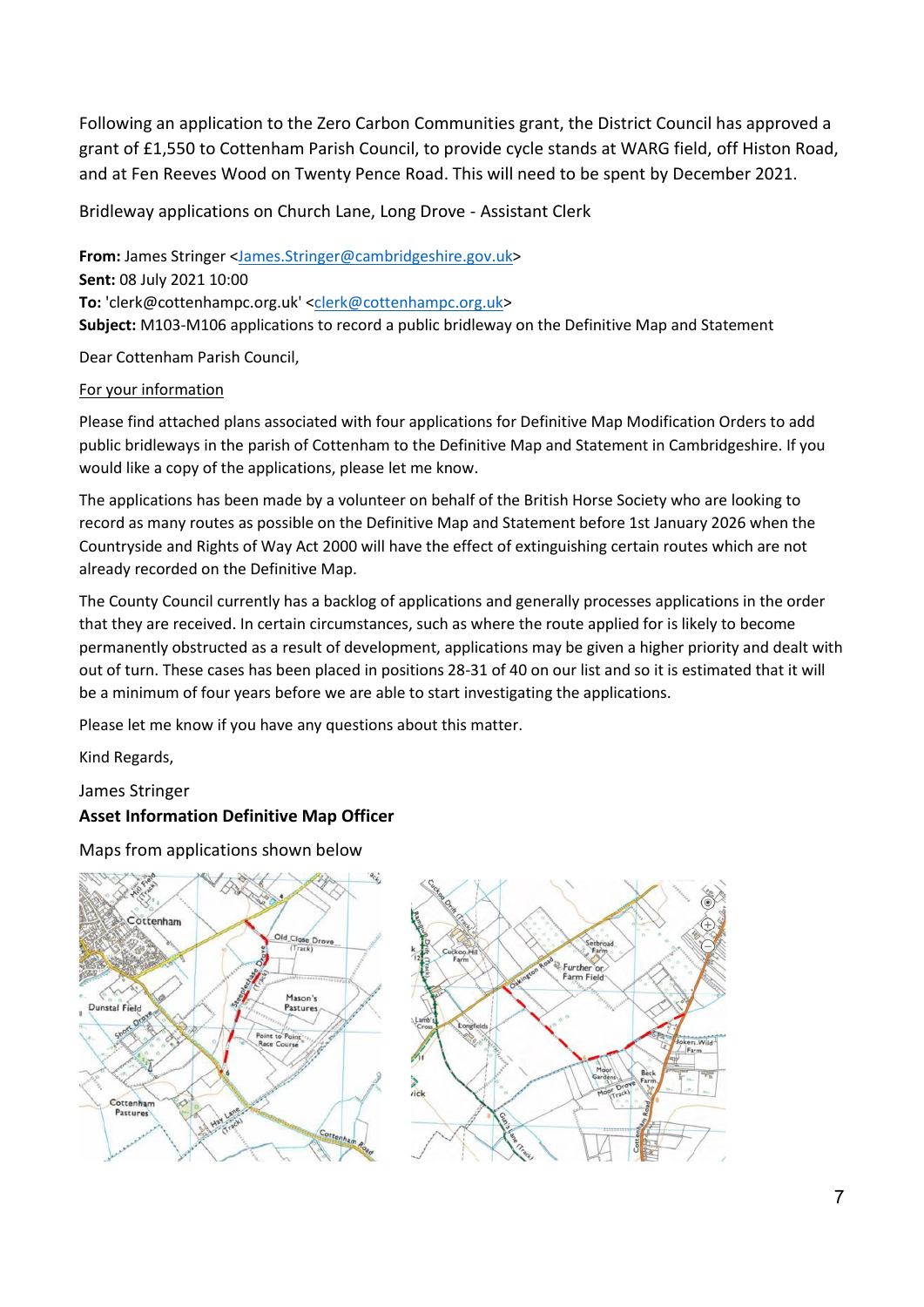

# **20mph Scheme- Cllr Hewitt/Ward**

Consider next steps for implementing 20mph zone in Cottenham.

Before asking residents whether they support the idea we need to understand exactly what is possible.

- how CCC Highways policy has changed since May
- what conditions now have to be met by communities requesting 20mph zones in certain areas
- what areas of the village could qualify for 20 mph (essential if we are to ask residents what they think about it)
- what costs would be involved etc
- then to cover 20mph in an additional committee meeting, which Cllr Gough can attend, so we can understand the issues outlined above.

As a reminder, the latest speed survey data (Oct 2020) was:

| High St (Curry Palace)   | North      | 23.4 | South      | 23.9 |
|--------------------------|------------|------|------------|------|
| High St (Baptist Church) | North East | 24.6 | South West | 24.3 |
| Denmark Rd               | East       | 23.6 | West       | 22.7 |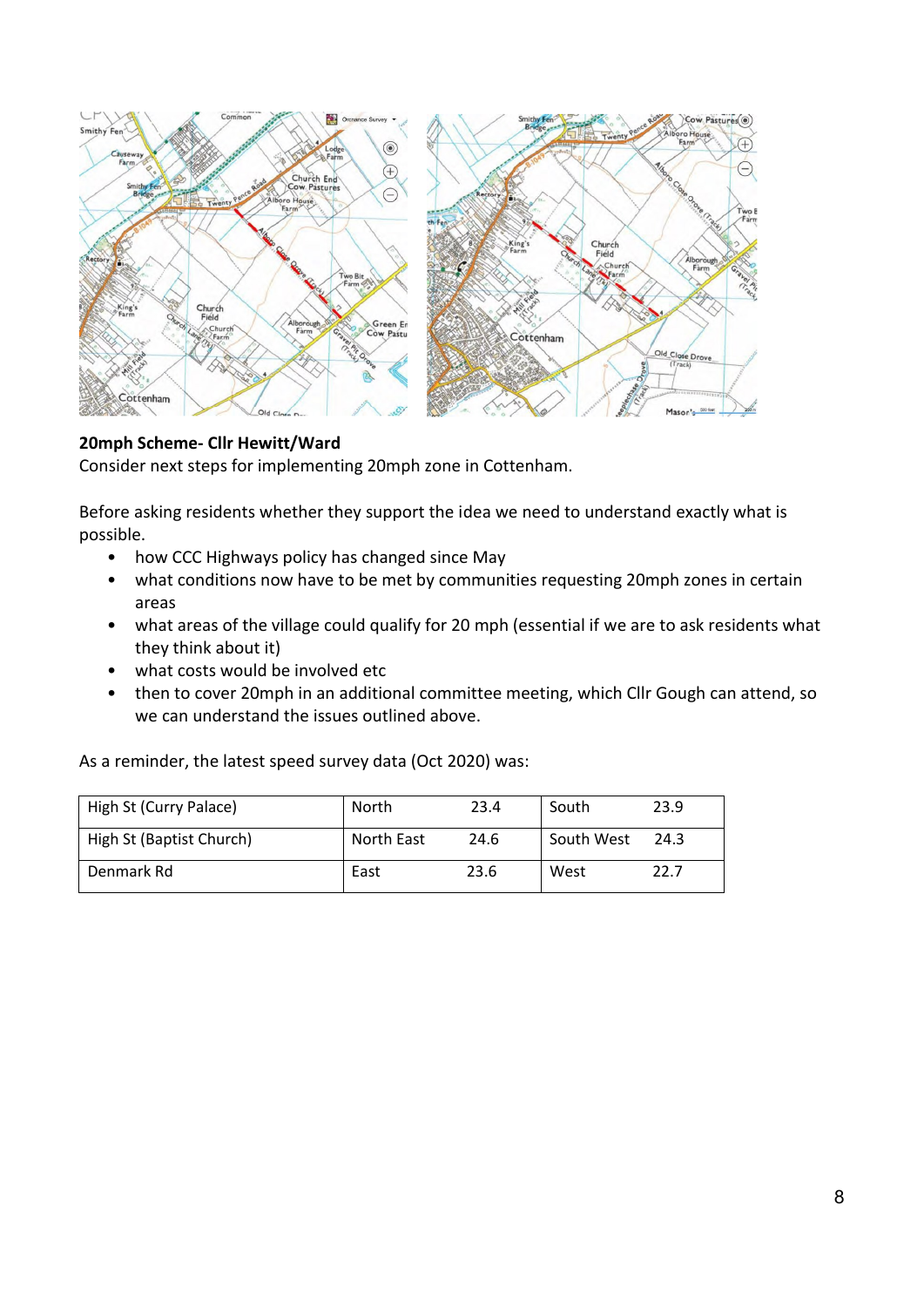# **21H/020. No motorcycle' sign in cut through from Tenison Manor**

To consider responses to resident survey and whether to approve siting of no motorcycle signs on cut through to Tenison Manor – Assistant Clerk

### Dear Resident

A suggestion has been brought to the Parish Council that "no motorcycle" signs (see below) should be erected on the cut through from the High Street to the Birds Estate (Tenison Manor). We are interested in your views as someone who lives nearby. Please could you answer the questions below and return to the Parish Council office or scan and email to [asstclerk@cottenhampc.org.uk](mailto:asstclerk@cottenhampc.org.uk) by Friday 11<sup>th</sup> June 2021.

NB This is a preliminary survey. We do not at this stage know how feasible this action is nor the cost but would like to understand the extent of the concern and potential support.

Q.1 Is there is a problem with motorbikes riding on the cut through? Yes/No

Q.2 My attitude to erecting "no motorcycle" signs is: Agree/Disagree/Neutral

Q.3 Do you think signs would deter motorcyclists from riding on the cut? Yes/No

Q.4 Other comments/suggestions:

Q.5 Your address

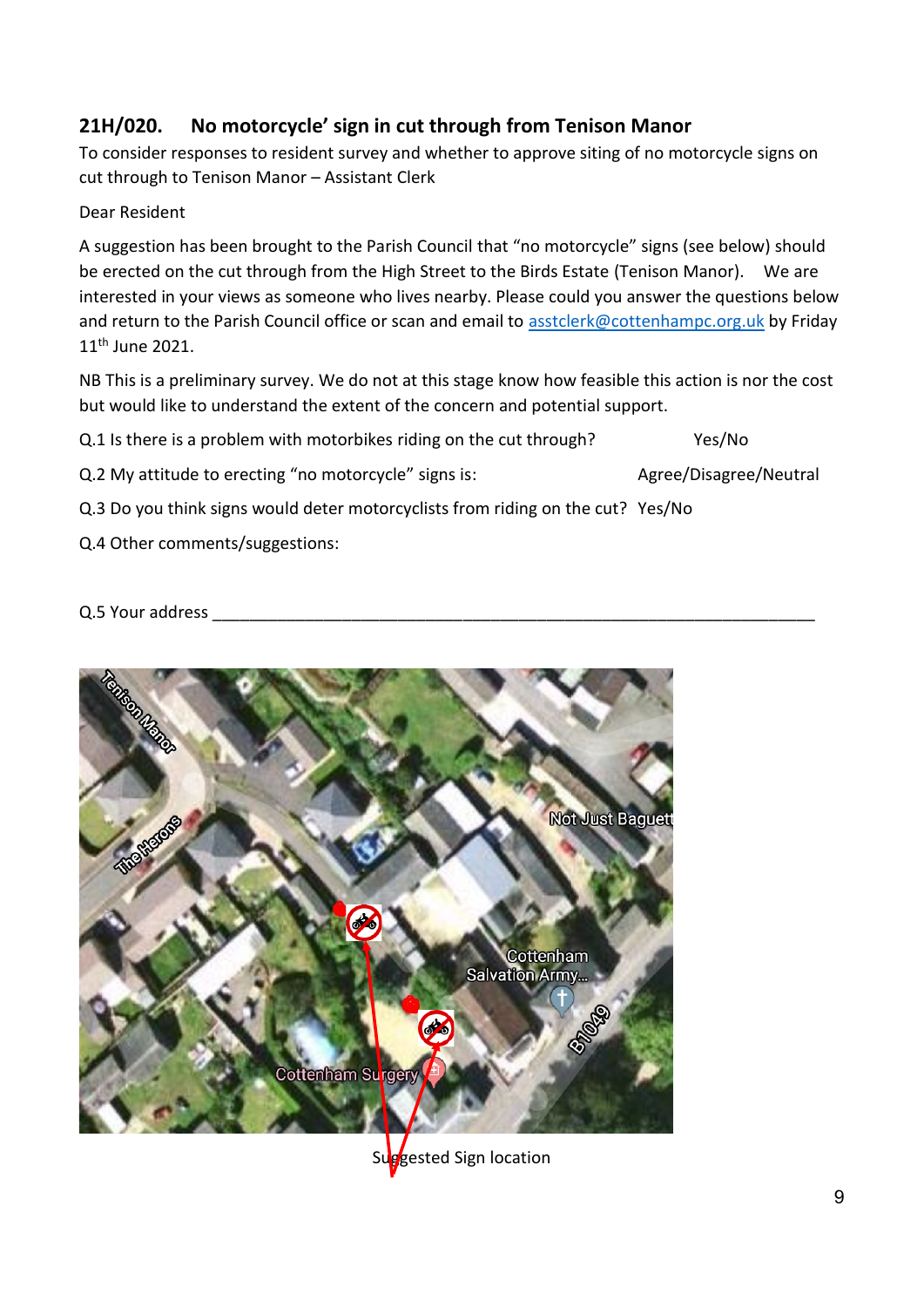

Three responses were received in response to the above survey sent to residents in the immediate area, all were in favour of implementing the signs.

# **21H/021. CPC Highways 4-year strategy**

To review current draft of 4-year Highway's strategy -Cllr Ward, Hewitt, and Henderson

Current draft of 4-year strategy document sent separately.

**21H/022. LHI funding in 22/23**

To consider bidding for LHI 22/23 funding – Cllr Ward

[https://www.cambridgeshire.gov.uk/residents/travel-roads-and-parking/roads-and-](https://www.cambridgeshire.gov.uk/residents/travel-roads-and-parking/roads-and-pathways/improving-the-local-highway/local-highway-improvement-funding)

[pathways/improving-the-local-highway/local-highway-improvement-funding](https://www.cambridgeshire.gov.uk/residents/travel-roads-and-parking/roads-and-pathways/improving-the-local-highway/local-highway-improvement-funding) the deadline is **30th September.** If successful CPC expected to contribute several thousand pounds. It is quite likely that the Highways budget for 22/23 would need to be reduced. Also, the main project we might consider for a LHI project (20mph zone) is not sufficiently developed for this round of applications.

# **21H/023. Community Transport Scheme**

To consider running a Community Transport Scheme – Assistant Clerk

We have approx. £250k in S106 money which will become available in a 1- 2 years "towards the provision of a fixed timetable and demand responsive community vehicle serving the developments and whose destinations shall include Oakington Guided Bus Stop and Waterbeach station". We need to start planning how this might work in practice.

We have previously explored how this could be used: see document 'Setting up and operating a community bus scheme in Cottenham', sent separately.

**21H/024. Waterbeach to Cambridge Project** From: Greater Cambridge Partnership [greatercambridge@public.govdelivery.com](mailto:greatercambridge@public.govdelivery.com) Sent: 10 August 2021 15:12 To: clerk@cottenhampc.org.uk Subject: Waterbeach to Cambridge Project Update

GREATER CAMBRIDGE PARTNERSHIP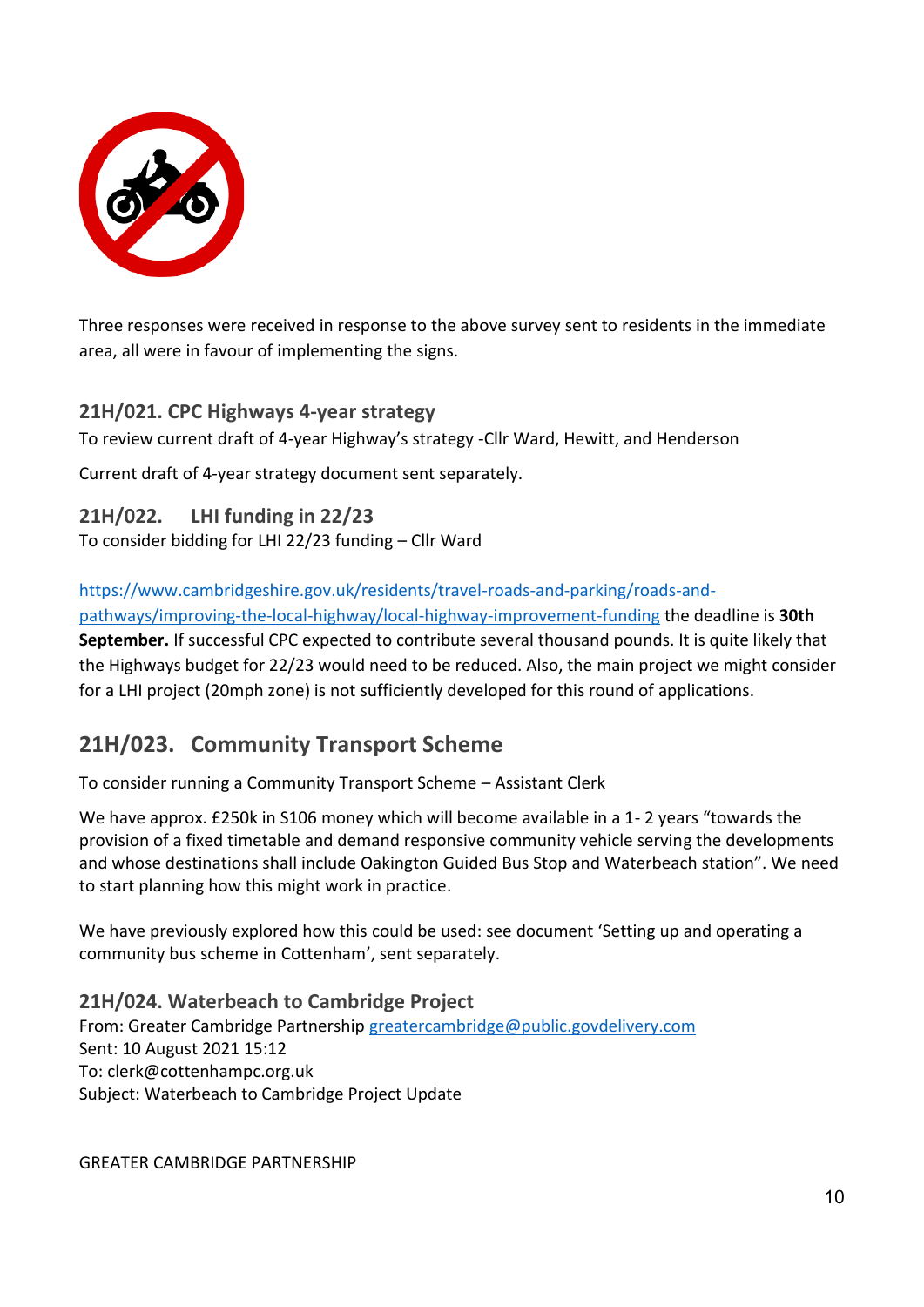On 1st July the GCP Executive Board approved the Strategic Outline Business Case (SOBC) for the Waterbeach to Cambridge Project that confirmed there is a strategic case - and public support - for a new high-quality public transport route between Waterbeach and Cambridge that would improve access to Cambridge from the north via the A10 corridor for journeys by public transport, cycling and walking.

The project team is now starting the technical work needed to take this project forward, including developing potential options for a preferred route. These will be based on the two areas of interest identified in the strategic business case - the Western area of interest and a revised central area of interest, as shown in the map below.

As part of the work to identify the preferred route we will be undertaking further stakeholder engagement later in the year. Our aim is to be able to undertake a public consultation on the preferred route for the Waterbeach to Cambridge project later next year.

The results of this consultation and stakeholder engagement will be taken to the GCP Executive Board alongside further technical work to ask them to take a decision on a preferred route.

If you want to get in touch about this project, please email us at [contactus@greatercambridge.org.uk](mailto:contactus@greatercambridge.org.uk) .

The map referred to in the above email can be found on slide 5 of the following pdf: <https://www.greatercambridge.org.uk/asset-library/2021-06-01-northern-area-meeting-pdf.pdf>

# **21H/026. Community Gritting Scheme**

To consider taking part in Community Gritting Scheme – Assistant Clerk

Dear Parish Clerk,

# **This is a request for winter volunteers for this winter season 2021-2022.**

We would like to take this opportunity to say a big thank you to all the volunteers that took part in our Community Gritting Scheme last winter.

For those hearing about the Community Gritting Scheme for the first time, this is a scheme where Local volunteers can help to keep their community moving in freezing weather. Under this scheme, the parish or town council decides on specific routes in their area which are important to the local community and agrees them with the county council.

# **If you are a parish or town council looking to join the scheme, please send your completed form by 31st October 2021**.

I will need a form for each of your volunteers, including those who have volunteered before. The form is required annually ensure our health and safety standards are being met.

# **See below for a link to the Community Gritting registration form:**

**[http://cambridgeshire-self.achieveservice.com/service/Community\\_gritting\\_registration\\_form](http://cambridgeshire-self.achieveservice.com/service/Community_gritting_registration_form)**

For further information please see our web page: